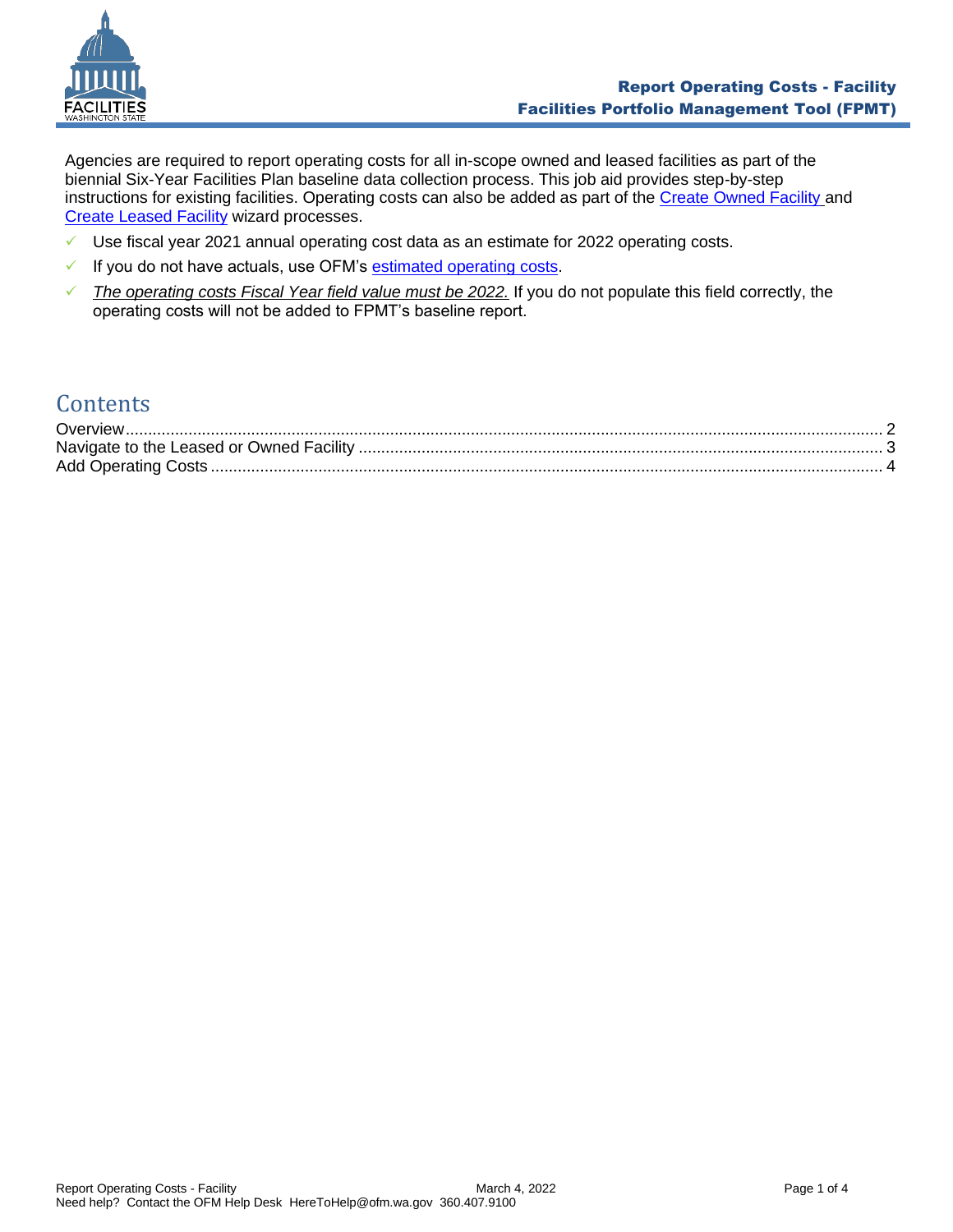

## <span id="page-1-0"></span>**Overview**

| Which FPMT user roles can<br>add operating costs?     | $\bullet$<br>operating costs in FPMT.                                                                                                        | Users must have the Facilities role and edit rights in order to add                                                                                                                               |  |
|-------------------------------------------------------|----------------------------------------------------------------------------------------------------------------------------------------------|---------------------------------------------------------------------------------------------------------------------------------------------------------------------------------------------------|--|
| Are operating costs required<br>for all facilities?   | $\bullet$                                                                                                                                    | Operating costs are only required for leased and owned facilities that<br>are in scope for the biennial Six-Year Facilities Plan.                                                                 |  |
| What time period are operating<br>costs reported for? | $\bullet$                                                                                                                                    | All operating expenses are reported as annual costs.                                                                                                                                              |  |
| When do I add operating costs<br>in FPMT?             | Operating costs are reported as part of the biennial Six-Year Facilities<br>$\bullet$<br>Plan process in even years, between March and June. |                                                                                                                                                                                                   |  |
| What fiscal year data should I<br>use?                | Agencies may use actual expenses from the previous fiscal year as an<br>$\bullet$<br>estimate of current fiscal year costs.                  |                                                                                                                                                                                                   |  |
|                                                       | $\bullet$<br>operating expenses.                                                                                                             | If actuals are not available, agencies may use OFM's estimated                                                                                                                                    |  |
|                                                       | $\bullet$<br>baseline year of the Six-Year Facilities Plan.                                                                                  | The Fiscal Year field in the operating costs table must match the                                                                                                                                 |  |
| How do I add operating costs?                         | To report operating costs, you manually add an Operating Costs table<br>$\bullet$<br>from the leased facility or owned facility tile.        |                                                                                                                                                                                                   |  |
|                                                       | $\bullet$<br>owned or leased facility.                                                                                                       | Operating costs can also be added via a wizard when creating a new                                                                                                                                |  |
| What operating costs are                              | $\bullet$ Parking                                                                                                                            | • Sewer                                                                                                                                                                                           |  |
| captured in FPMT?                                     | • Assessment                                                                                                                                 | • Stormwater                                                                                                                                                                                      |  |
|                                                       | • Natural Gas                                                                                                                                | • Property Tax                                                                                                                                                                                    |  |
|                                                       | • Electricity                                                                                                                                | • Water                                                                                                                                                                                           |  |
|                                                       | • Garbage                                                                                                                                    | • Recycling                                                                                                                                                                                       |  |
|                                                       | • Insurance                                                                                                                                  | • Maintenance and Repair                                                                                                                                                                          |  |
|                                                       | • Janitorial                                                                                                                                 | • Other Annual Cost                                                                                                                                                                               |  |
|                                                       | • Restroom Supply                                                                                                                            |                                                                                                                                                                                                   |  |
| What if my agency does not                            | Only populate costs that are applicable for your agency.<br>$\bullet$                                                                        |                                                                                                                                                                                                   |  |
| pay for all listed operating                          | If your agency does not pay for a listed costed, leave the field blank.<br>$\bullet$                                                         |                                                                                                                                                                                                   |  |
| expenses?                                             |                                                                                                                                              |                                                                                                                                                                                                   |  |
| What about full-service<br>leases?                    | $\bullet$<br>operating costs table.                                                                                                          | If you have a fully serviced lease, you may or may not need to add an                                                                                                                             |  |
|                                                       | $\circ$                                                                                                                                      | If your agency is responsible for any costs not displayed in the<br>lease contract table (e.g., parking costs and maintenance/repair<br>costs), you will need to create an operating costs table. |  |
|                                                       | $\circ$<br>table.                                                                                                                            | If your agency does not have parking costs or any other operating<br>costs for the facility, you do not need to add an operating costs                                                            |  |
|                                                       |                                                                                                                                              | Select "yes" for the Full Service field in the lease contract table.                                                                                                                              |  |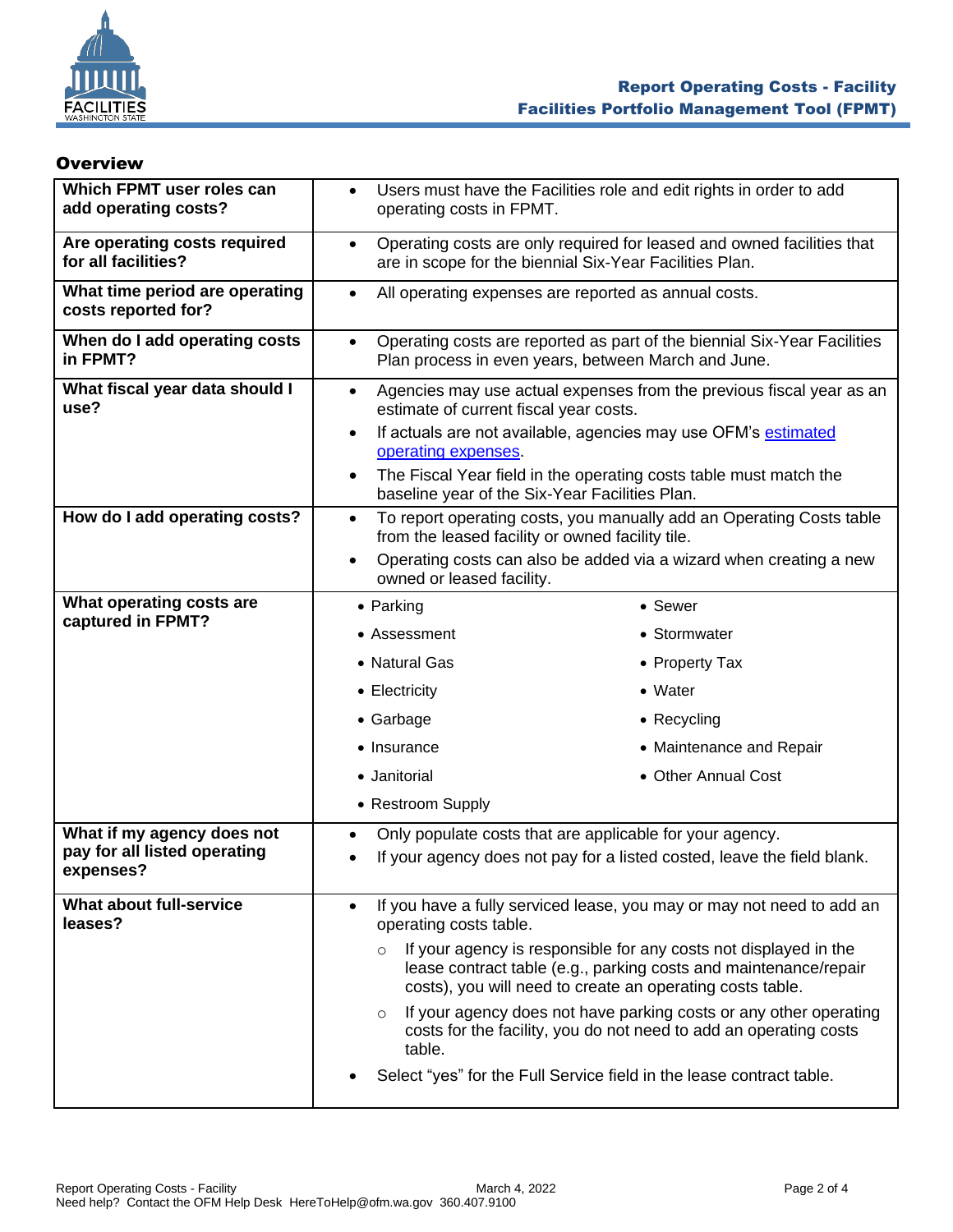

# <span id="page-2-0"></span>Navigate to the Leased or Owned Facility

1. **Open** the Data Explorer module.



- **2.** Select the  $\bigcirc$  search button on the data explorer tool bar.
- **3. Select** Filter by  $\bullet$  and choose **Owned Facilities** or **Leased Facilities**.
- 4. Select Refine by v and choose Unique **Facility Identifier**.
- 5. **Enter** the UFI.

**→**If you need to locate a UFI, run the Owned Facilities Inventory Report or the Leased Facilites Inventory Report from the agency tile.

|  | 6. Select | <b>SFARCH</b> |
|--|-----------|---------------|
|--|-----------|---------------|



| Search Filter   Selections                           |           |
|------------------------------------------------------|-----------|
| Search                                               |           |
| $\frac{1}{\Delta}$ BC $\sim$<br>Enter text to search |           |
| Filter by $\star$                                    |           |
| LF Leased Facilities (1569)<br>ၜ                     |           |
| Unique Facility Identifier                           |           |
| ය<br>Contains                                        |           |
| Add criteria                                         |           |
| Refine by $\star$                                    |           |
| Explain<br><b>SFARCH</b>                             | Clear All |